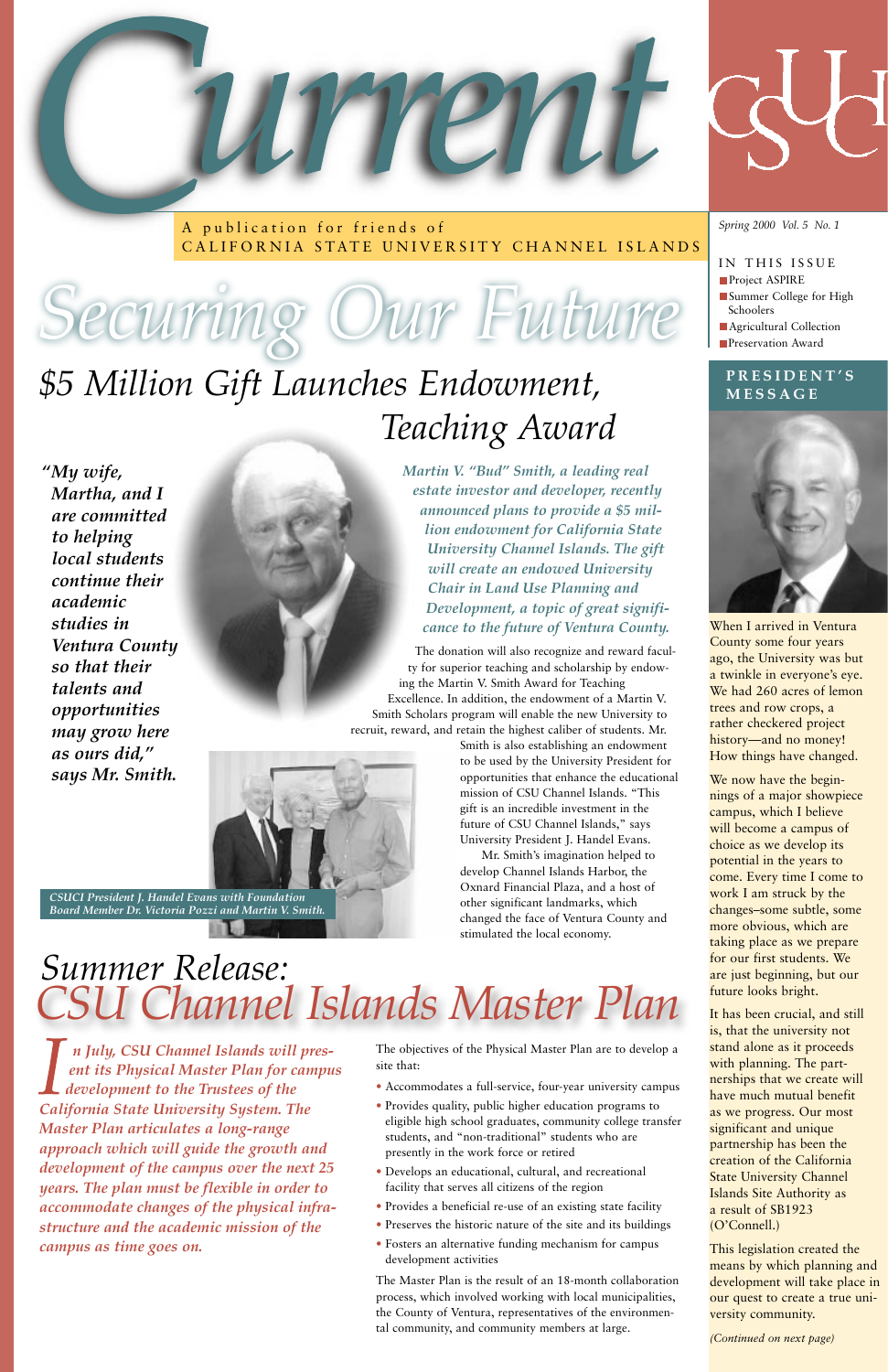### *Agricultural Collection Comes To CSUCI*

*Channel Islands is the recipient of a \$10,000 grant from the Hansen Trust to build the Hansen Trust Library Collection in Agricultural Management.*

The successful proposal to the Hansen Trust Agricultural Literacy and Issues Competitive Grants Program will provide the new John Spoor Broome Library with an essential collection of approximately 500 books. This collection will support educational programs in agricultural business management, marketing, and finance.

The need for educational programs in agribusiness was underscored in a "Survey of Educational Needs in Agriculture" funded in 1998 by the Hansen Trust and reported in March of 1999. The results indicate the top priority of the agricultural business community in Ventura County is that CSUCI offers programs and courses in the business of agriculture, including marketing and finance.

The collection will be purchased this Spring and Summer and will be housed temporarily in the CSUN at Channel Islands Library.

*Getting Ahead In Business Channel Islands Certificate in Business provides basic business skills to students with Bachelor's degrees from other disciplines.*

The course work allows students to learn the theory and applications of accounting, economics, finance and law, statistics, management, and marketing.

"This is the new and innovative type of program that we

feel is the way of the future," says Rear Admiral Robert C. Chaplin. "For the Navy, it enables us to offer effective programs for people at sea. It's really taking advantage of the new technology because it lets us take the classroom to the student."

Offered in collaboration with California State University, Los Angeles, and the Navy Postgraduate School in Monterey, the Certificate in Business Management is comprised of six fundamental management courses that are prerequisite to the Master in Business Administration degree. Academic credit is awarded by CSU Los Angeles, and four of the six courses in the certificate program are also accepted by the Navy Postgraduate School as transfer units for the Master of Science in Management degree.

Instruction for this innovative certificate is delivered entirely via the Internet. The on-line format permits students to complete their assignments and participate in class discussions from any place, at any time. While the entire course can be accessed via the web, faculty meets with students in an intensive, one-day Saturday session on campus at the beginning of each course. The first class is scheduled to begin April 29, 2000.

#### *(Continued from front page)*

The Site Authority, with Supervisors Frank Schillo and Kathy Long representing the County Board of Supervisors and Councilwoman Charlotte Craven of Camarillo representing the cities, ensures a public voice in the sensitive issue of the development of Ventura County.

By the time you receive this newsletter, we will be unveiling our final specific plan for the project and will have presented our supplementary Environmental Impact Report. This community development, with its university housing and future school sites identified will, I trust, be well-received within the community as a serious and thoughtful conclusion to a long process involving many individuals and organizations.

Much of the public interest has been held by our unique development program; however, the purpose of this development is to facilitate the establishment of a university, not the other way around. Therefore, it is important to recognize the effects of community support on our academic endeavors.

Since the last issue of Current, we have been blessed with a generous gift in the form of a \$5 million bequest from the estate of Martin V. Smith. "Bud" Smith, as he is more popularly known, has been a developer of renown in Ventura County and particularly in the city of Oxnard. This gift, given to our endowment fund, has specific direction as to its use; and as such ensures a continuity of funding for our university. The proceeds from the Smith bequest are to be used to establish a faculty chair in Land Use Planning and Development, which we hope will become a catalyst for the establishment of an institute for the study of land use issues, particularly those germane to our county.

*(Continued on next page)*

### LEARNING OPPORTUNITIES

## *Needs Analysis Submitted*

"Having spoken with members of the Commission following our initial presentation in April, I feel confident we will receive CPEC approval in early Fall," said Dr. Barbara Thorpe, Associate Academic Vice President.

Before an institution of higher education can grant academic credit, it must first receive approval from CPEC by establishing a need for its existence. CSUCI's "Needs Analysis" takes into account numerous factors, including the steady growth of the Northridge off-campus center since 1974, the economic needs of Ventura County, public school enrollment data, demographics, projected enrollment growth, possible academic programs, and available facilities among other issues.

#### **PRESIDENT'S MESSAGE**

*In what is considered to be a major hurdle in becoming an academic credit-granting university, CSU Channel Islands will submit a "Needs Analysis" on May 1 to the California Postsecondary Education Commission.* 

### *A Head Start*

*igh school students interested in getting a head start on their college studies can enroll in CSU Channel Island's Summer College program, which begins this summer.*

The five-week program earns students three college level credits. It is co-sponsored with CSU Northridge at Channel Islands and combines academic coursework with Career Exploration Seminars. Seminars will cover a range of careers and academic disciplines including the arts, business, education, health sciences, science and technology, and the social and behavioral sciences.

The seminars will also help students make decisions about college selection and career paths, as well as narrow choices for college majors. Special events are planned to involve students in learning about law enforcement, the CSU K-9 Academy, local Chumash Native American history, the latest in alternative fuel vehicles, careers in biotechnology, the arts and business, recent developments in sports medicine and kinesiology, and much more.

We invite highly motivated students entering their junior or senior year in high school to apply for CSU Channel Islands' first Summer College experience. For additional information, students and parents may contact the program coordinator, Dr. Shelley Bartenstein, at (805) 437-8451.

### *Partnership Formed With Oxnard High*

*Channel Islands and Oxnard Union High School District have formed a partnership, known as Project ASPIRE, which is designed to prepare 200 junior high school students for college admission.*

Project ASPIRE (Achieving Student Progress and Increasing

Readiness for Education) is funded through the Ventura County Community Foundation, along with matching funds from the Oxnard Union High School District.

The program is intended to help students by increasing basic English and mathematics proficiency skills, increasing the number of graduates going to a California State University, and reducing the number of CSU freshman requiring remedial work. Activities include CSU faculty exchanges with math and English teachers, administration of diagnostics in English and math, development of tutoring plans for each student, and tutoring students through the Fall of 1999 and the Spring of 2000. Parental involvement will be an important aspect of the partnership as well.

Staff members at both CSU Northridge and CSUN at Channel Islands will provide advice regarding financial aid, the college application process, and other admission issues.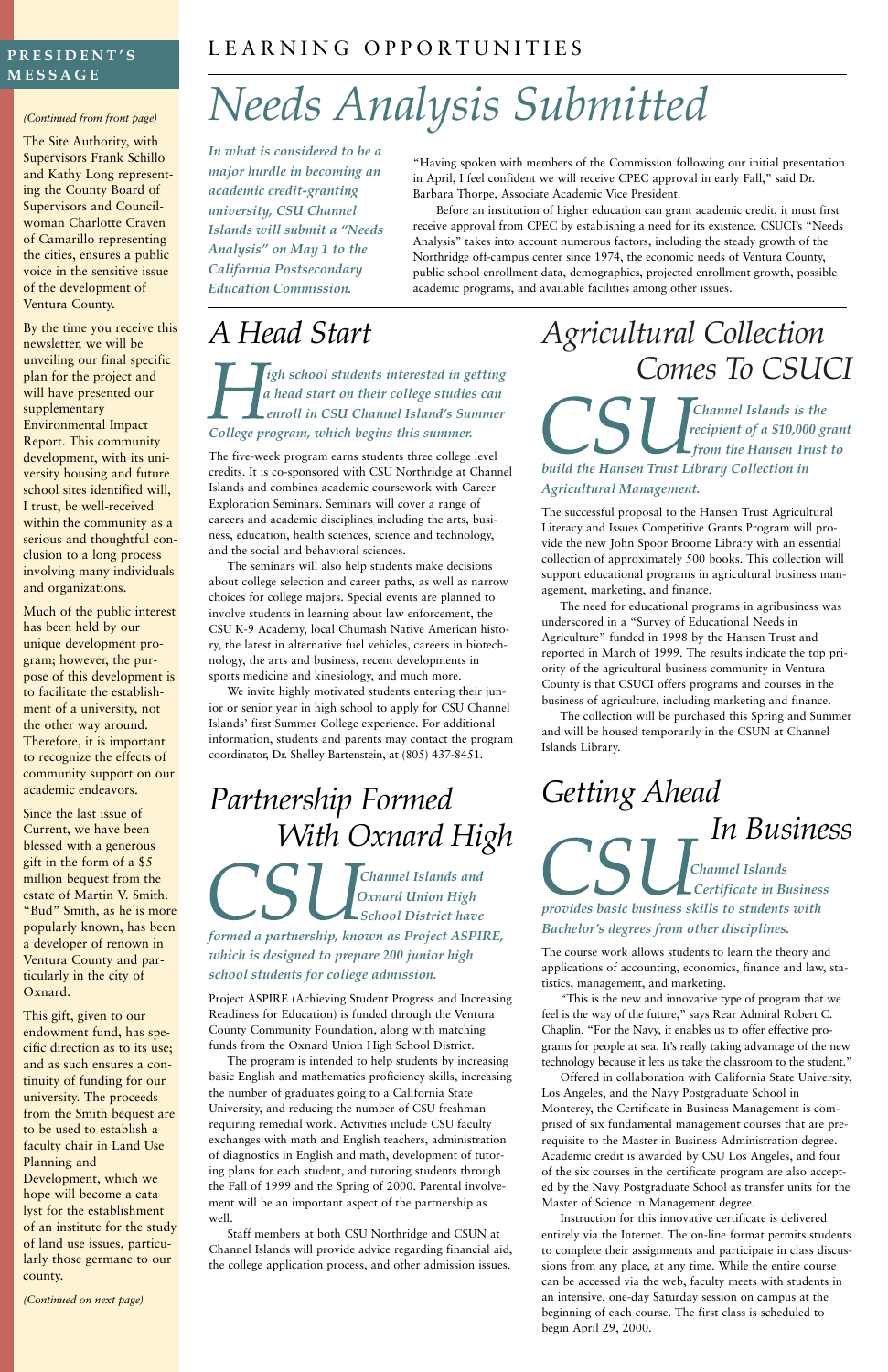# *CSU Channel Islands Foundation*

*ince the Spring semester, CSU Northridge students enrolled at the Channel Islands campus have had access to new library facilities including computer workstations, group study areas, and individual study stations equipped with power ports and Internet access. Housed in the west wing of the Bell Tower building, the 6,500 square foot library operates as a branch of the CSU Northridge library. This facility will serve students and faculty until the expected completion of the John Spoor Broome Library at CSU Channel Islands in 2003.*

The library is open 62 hours per week and offers students a significantly expanded level of support from professional librarians. "Having a library provides a much-needed resource for students conducting research and a wonderful location for students to study," says Larry Johnson, President of the Associated Students at the Channel Islands campus.

Approximately 15,000 volumes are available in the library. In addition, students have electronic access to the full text of thousands of journals and can order any item from the complete catalog at CSUN's Oviatt Library. A daily courier service delivers materials to the branch library from the main campus.

More than fifty business leaders gathered at the first CSU Channel Islands Corporate Council breakfast meeting on February 24 to hear Russell Goldsmith, Chairman and C.E.O. of City National Bank, speak about the impact CSU Channel Islands is likely to have on the local economy. The Corporate Council fosters support and involvement by the business community in the development of CSU Channel Islands. As Ventura County's first four-year public university, CSU Channel Islands intends to be responsive to and reflective of the region's diverse economy.

■ Coldwell Banker Town & Country's "Homes for Books" program resulted in a gift of nearly \$17,000 to the University for the purchase of books and other resources for its new Library. The company's president, William W. Geary, Jr., presented a check to CSU Channel Islands President J. Handel Evans at a reception held on campus on February 28. Among those applauding the contribution were librarians from local public libraries and students from CSUN at Channel Islands, underscoring the fact that the University's Library will be a resource for the entire community.

President's Circle members and their invited guests attended the first President's Circle Lecture hosted by President J. Handel Evans and the CSU Channel Islands Foundation. Over 100 people attended a coffee and dessert reception prior to

 $\overline{\mathbf{r}}$ 

**The Second Contract** 

a presentation by guest speaker Dr. Gary Greene, Marine Geologist of the Moss Landing Marine

Yes, we have come a long way. We have a long way to go, but with the help of people like you, we will surely succeed.

Laboratories and San Jose State University. Dr. Greene's lecture, "Fish Tales from the Geological Zone of the Channel Islands," highlighted marine life along the Ventura and Santa Barbara county coastlines. Those in attendance were also treated to a preview of this year's keepsake for President's Circle new and renewing members. Our appreciation goes to Barber Ford of Ventura, the event's sponsor.

#### *(Continued from previous page)*

In addition, Mr. Smith has demonstrated his interest in employing an outstanding faculty from the very beginning and a part of the bequest is to be used to reward and encourage faculty in their research and classroom work. Ever mindful of the sacrifice and commitment made by students, Mr. Smith has asked that a portion of the gift be allocated to scholarships for outstanding students. The gift also contains a provision for a fund to be established to assist the University in meeting unforeseen or special needs. All in all a terrific vote of confidence in the University's future, a future that will be ensured by this wonderful commitment.

These examples of partnership and philanthropy set the stage for the future, and are assisted by the general goodwill and support of many others who contribute time, effort and funds to ensure our success. Our President's Circle now has close to two hundred founding members and the ranks are swelling as word of our work circulates throughout the community.

## **Sharing Resources PRESIDENT'S**

### **HELP OUR LIBRARY GROW**

A gift to the CSU Channel Islands library is a wonderful way to remember a loved one or honor someone special on their birthday or anniversary. Individuals making a donation of \$50 or more may have a name inscribed on



a bookplate, which will be placed in a new library acquisition. For further information please contact Nancy Covarrubias Gill at (805) 437-8456.

# *Library Branch Opens on Campus*



*Joining CSUCI President J. Handel Evans at the Coldwell Banker Town & Country gift presentation were Carlsberg Management Company President William W. Geary, Jr., John S. Broome, Coldwell Banker Town & Country, Regional Director, Business Development Debbie Rodgers, and Coldwell Banker Commercial Carlsberg Executive Vice President Forbes W. Burdette.*

**Comment of Comment of Comment of Comment of Comment of Comment of Comment of Comment of Comment of Comment of Comment of Comment of Comment of Comment of Comment of Comment of Comment of Comment of Comment of Comment of C** 



*Gathered at the Corporate Council breakfast were (left to right): Debbie Rodgers, Coldwell Banker Town & Country, Regional Director, Business Development; Russell Goldsmith, City National Bank CEO; J. Handel Evans, CSUCI President; and, Pat Richards, City National Bank, V.P. Business Development.*

### **MESSAGE**